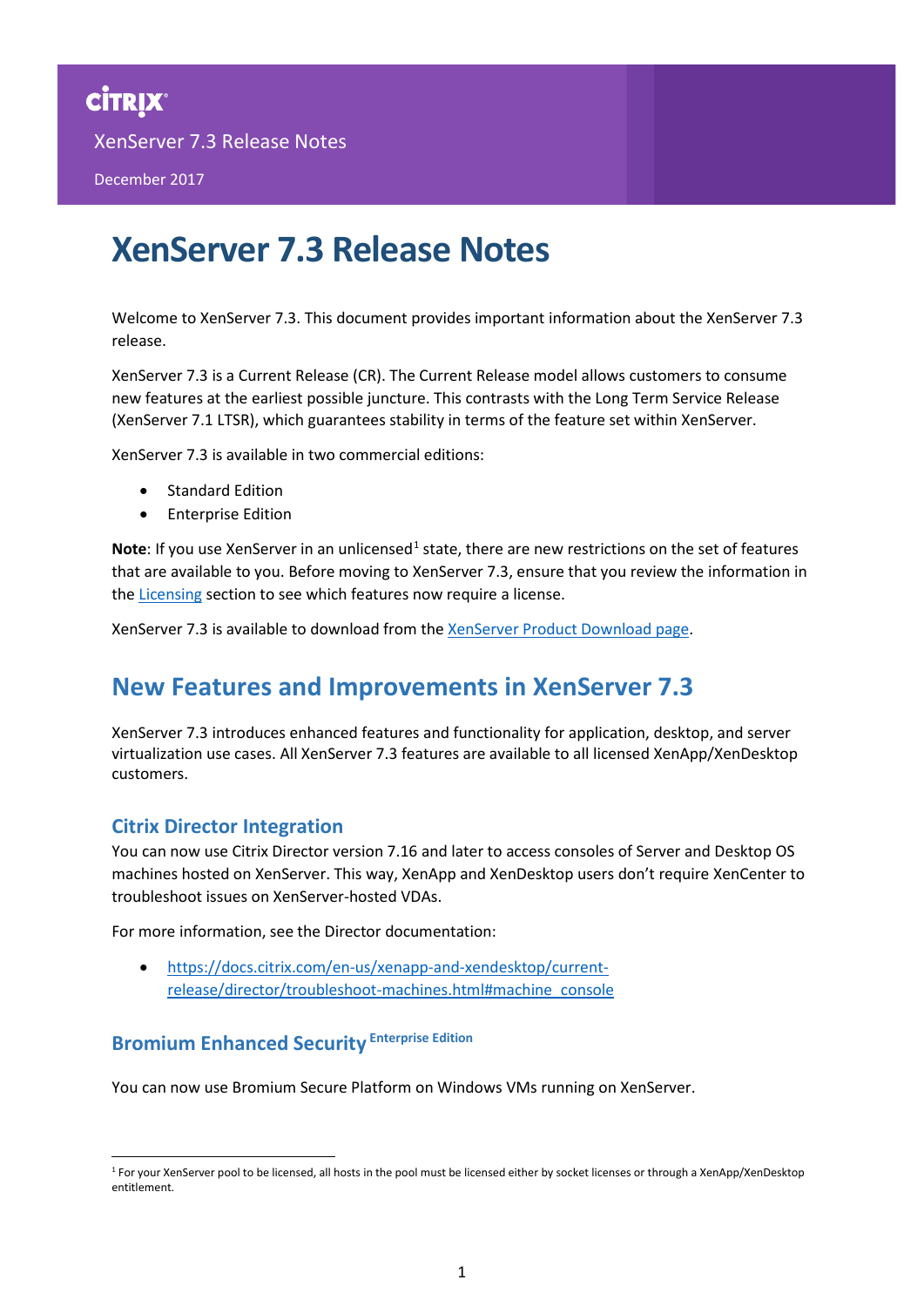performance. For more information about the advantages of Bromium Enhanced Security, see the [Bromium website.](https://www.bromium.com/) Bromium Secure Platform provides protection at the endpoint against all advanced malware. This protection is transparent to the end user and has no impact on user experience or system

## **XenCenter: Host Status Visibility**

Improvements in XenCenter make it easier to see the licensing status and patching status of your XenServer hosts and pools.

You can now see the licensing status of your hosts and pools in the title bar for the host or pool. Unlicensed pools also show an icon in the tree view.

The Updates tab can now show the available updates for your hosts sorted by server. This makes it simpler to see the patching status of all your hosts and pools.

## **New Guest Operating System Support**

XenServer now also supports the following Linux guest templates:

- Asianux Server 4.5 (64- bit)
- Asianux Server 4.4 (64- bit)
- Asianux Server 4.2 (64- bit)
- GreatTurbo Enterprise Server 12.2 (64- bit)
- Linx Linux v6.0 (64-bit)
- Linx Linux v8.0 (64-bit)
- Yinhe Kylin 4.0 (64-bit)
- NeoKylin Linux OS V5.0 (64-bit)
- Debian Stretch 9.0
- RedHat Enterprise Linux 7.4
- Oracle Linux 7.4
- Scientific Linux 7.4
- SUSE Linux Enterprise Server 12 SP2 (PV only)
- SUSE Linux Enterprise Server 12 SP3 (PV only)
- SUSE Linux Enterprise Desktop 12 SP2 (PV only)
- SUSE Linux Enterprise Desktop 12 SP3 (PV only)

## **Enablement for XenDesktop Tablet Mode Enterprise Edition**

XenServer and XenDesktop are the only desktop virtualization solution to enable Windows 10 Continuum experience in a virtualized environment.

XenServer, in conjunction with XenDesktop 7.14 or later, allows you to experience tablet mode.

For information on how to enable XenDesktop tablet mode, see the [XenApp/XenDesktop](http://docs.citrix.com/en-us/xenapp-and-xendesktop/7-14/hdx.html)  [documentation.](http://docs.citrix.com/en-us/xenapp-and-xendesktop/7-14/hdx.html)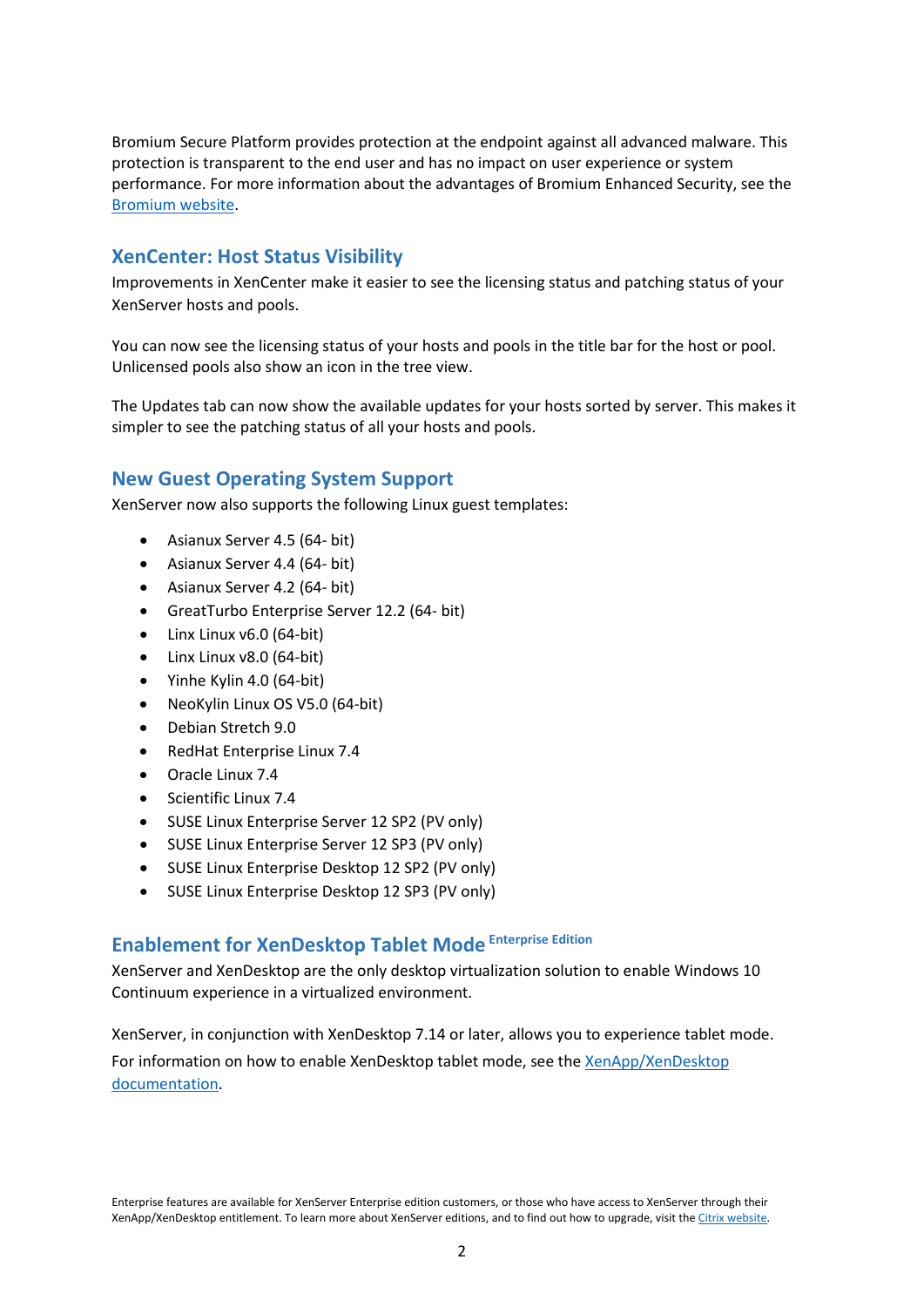## **Changed Block Tracking Enterprise Edition**

Changed block tracking provides a set of features and APIs that enable third-party software vendors<br>to dovelan fast and space officient incremental backup solutions January 2015 to develop fast and space-efficient incremental backup solutions.

With changed block tracking, you need less disk space because, instead of handling and storing large VDIs, you can just store space-efficient metadata-only snapshot files.

### **VLAN Tagging**

XenServer supports VLAN tagging on management and storage interfaces. You can create a pool of XenServer hosts to communicate on a VLAN network.

Additionally, you can upgrade or perform a fresh installation of the XenServer host to your management interface on a tagged VLAN. This enables you to provision your XenServer host management interface on a tagged VLAN network and access the host on same VLAN network.

## **IGMP Snooping for IPv4 Multicast Support Enterprise Edition**

You can now use IPv4 multicast to send data to VMs that are a members of a multicast group built by using the IGMP protocol.

When enabled, this feature prevents multicast traffic being sent to all guest VMs and causing unnecessary load on host devices by requiring them to process packets they have not solicited. Instead, when multicast traffic comes into the XenServer host, XenServer detects the group of this traffic and forwards the traffic to guest VMs that subscribe to this group.

This feature improves the performance of multicast and is especially useful for bandwidth-intensive IP multicast applications such as IPTV.

### **Support for SMB version 3 for ISO SRs**

XenServer now supports SMB version 3.0 as the default method of connecting to ISO SRs. SMB version 3.0 is more secure and robust than SMB version 1.0

SMB version 1.0 is still supported and XenServer can fallback to using this protocol version if version 3.0 is not available. You can mount ISO SR using SMB version 1.0 using the CLI. For more information see, the *XenServer 7.3 [Administrator's](https://docs.citrix.com/content/dam/docs/en-us/xenserver/current-release/downloads/xenserver-administrators-guide.pdf) Guide*.

However, we recommend that you use SMB version 3.0 where it is available.

## **Localization for Email Performance Alerts**

XenCenter 7.3 adds the ability to receive performance alert emails in your preferred language. The languages available are English, Simplified Chinese, and Japanese.

### **BIOS Asset Tags**

You can now use the xe CLI or the API to specify BIOS asset tags on a per VM basis. This enables you to track assets more easily and leads to smoother management and licensing.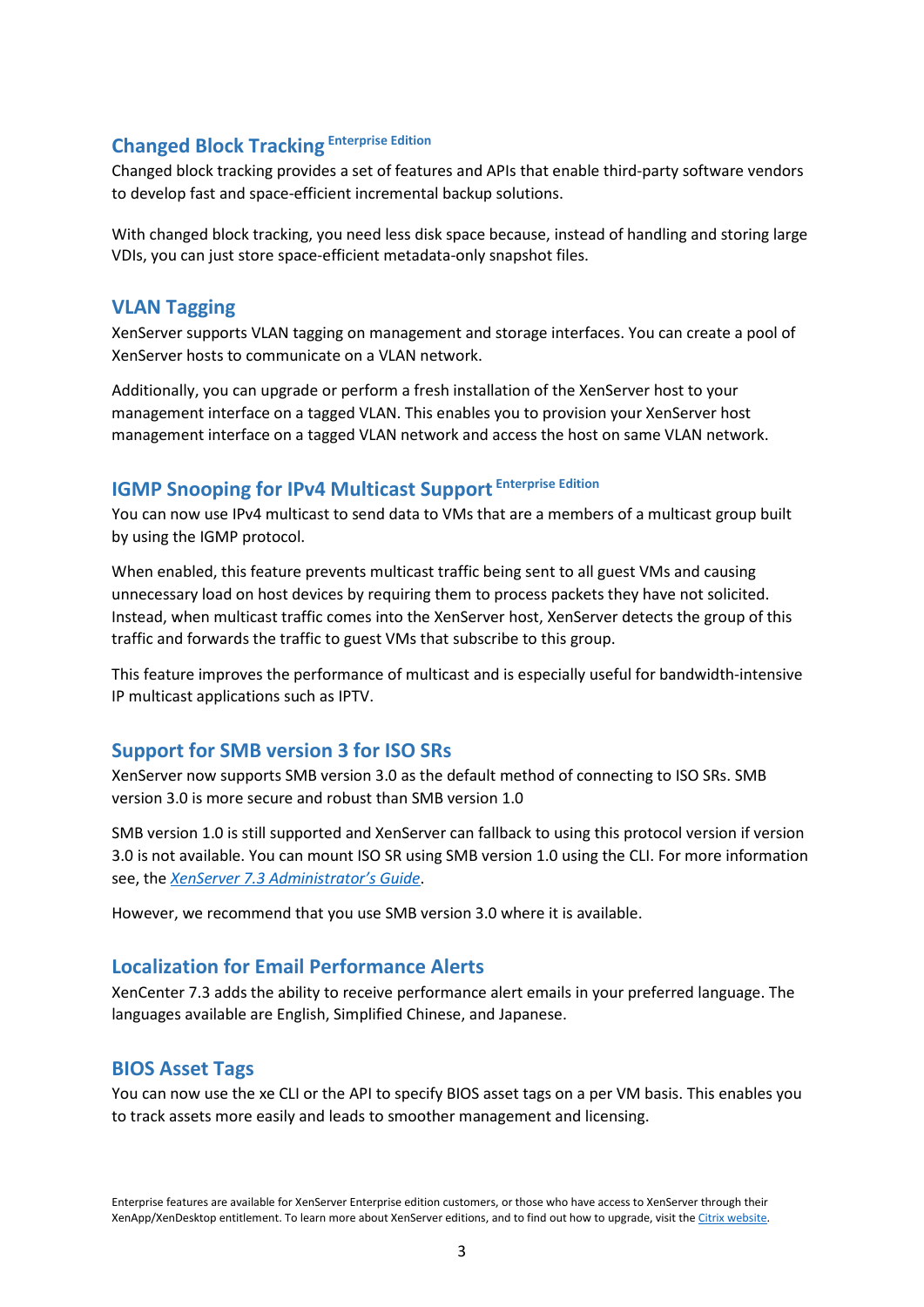## **Installation Options**

XenServer 7.3 is available to download from the XenServer Product Download page in the following packages:

- XenServer 7.3 Update ISO. Use this file to update an existing installation of XenServer 7.2 CR.
- XenServer 7.3 Base Installation ISO. Use this file to create a fresh installation of XenServer 7.3 or to upgrade from XenServer 6.2, 6.5, 7.0, or 7.1 Cumulative Update 1.

### **Please note**:

- If you use XenCenter to update your hosts, you must update your XenCenter installation to the latest version supplied on the XenServer 7.3 download page before beginning.
- Always update the pool master before updating any other hosts in a pool.

The following table shows the available options when moving from an existing version of XenServer to XenServer 7.3.

| <b>Installed Version</b> | Update using XenServer 7.3 Update | Upgrade using XenServer 7.3 Base |
|--------------------------|-----------------------------------|----------------------------------|
|                          | <b>ISO</b>                        | <b>Installation ISO</b>          |
| XenServer 7.2            | Yes                               | No                               |
| XenServer 7.1 CU 1       | No                                | Yes                              |
| XenServer 7.0            | No                                | Yes                              |
| XenServer 6.5            | No                                | Yes                              |
| XenServer 6.2            | No                                | Yes                              |

Upgrading from XenServer 7.1 without CU 1 applied is not supported. Ensure that you update your XenServer 7.1 to the latest Cumulative Update before upgrading to XenServer 7.3.

Before beginning installation, review the system requirements and installation instructions detailed in the *[XenServer 7.3 Installation Guide](https://docs.citrix.com/content/dam/docs/en-us/xenserver/current-release/downloads/xenserver-installation-guide.pdf)*.

## **Changing from the Long Term Service Release to the Current Release**

If you're running a XenServer LTSR, but want to take advantage of new features, you can decide to change to the XenServer CR stream. Using the XenServer versions from the CR stream requires you to adopt new CRs regularly to remain in support.

Move to this Current Release by upgrading from XenServer 7.1 CU 1 LTSR.

## **Changing from the Current Release to the Long Term Service Release**

If you're running a XenServer CR, but instead want to move to a version of XenServer with a guaranteed and stable feature set, you can change to a XenServer LTSR. The latest XenServer LTSR is available to download from the XenServer Product Download page.

Move to the latest LTSR by creating a fresh installation of XenServer 7.1 CU 1 LTSR.

For more information about LTSRs and CRs, see [XenApp, XenDesktop, and XenServer Servicing](https://www.citrix.com/support/programs/software-maintenance/xenapp-and-xendesktop-servicing-options.html)  [Options.](https://www.citrix.com/support/programs/software-maintenance/xenapp-and-xendesktop-servicing-options.html)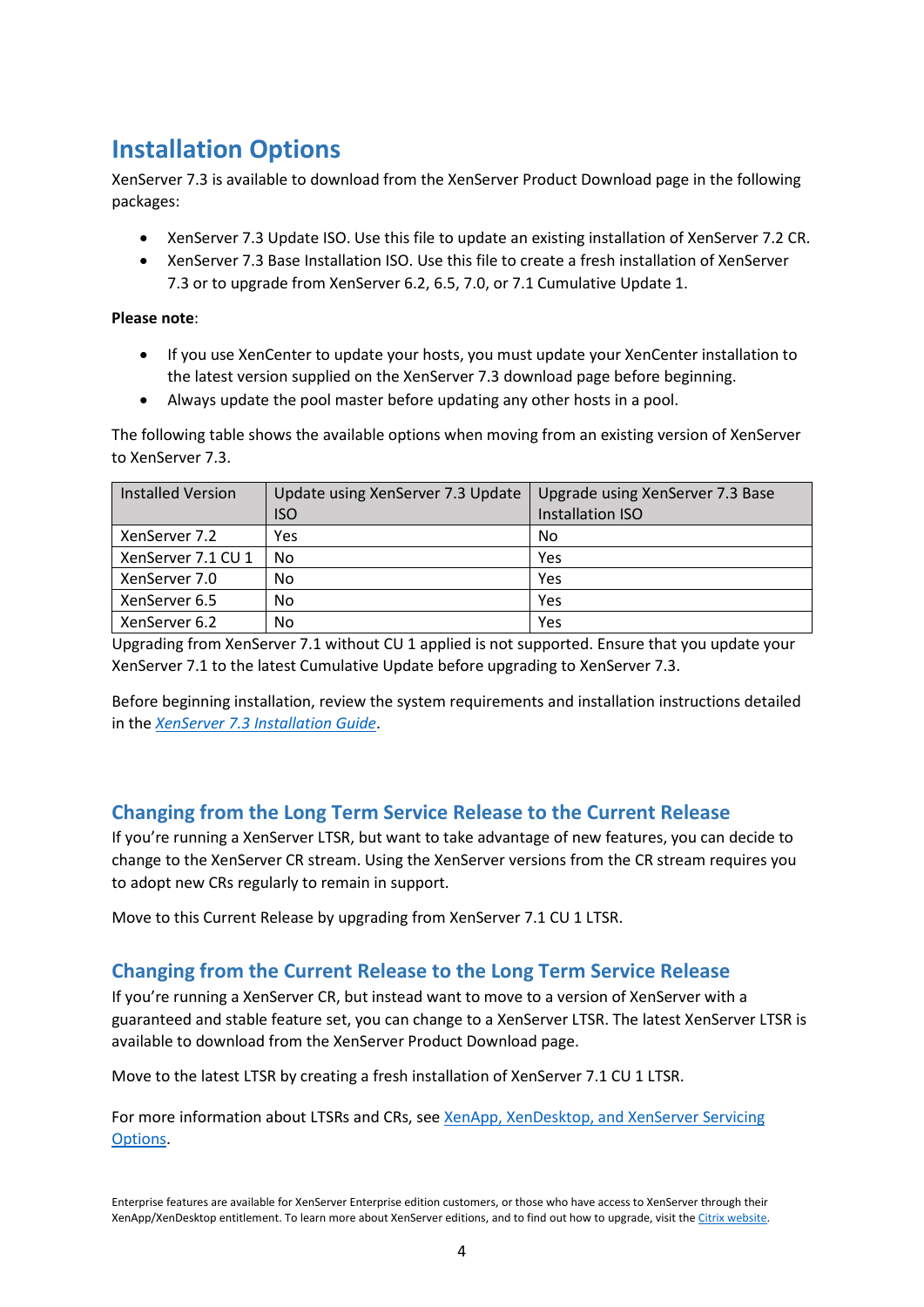## <span id="page-4-0"></span>**Licensing**

If you use XenServer 7.3 in an unlicensed state, you are not eligible for Citrix Support or<br>maintenance maintenance.

In addition, the following features are now restricted and require a license:

- Pools of more than three hosts<sup>[2](#page-4-1)</sup>
- High Availability
- Dynamic Memory Control
- Storage Motion
- Role-Based Access Control
- GPU Passthrough
- Site Recovery Manager
- Active Directory Integration
- Rolling Pool Upgrade

You can get a trial license to try XenServer. For more information, see [Getting started with](https://www.citrix.co.uk/products/xenserver/get-started.html#/email)  [XenServer.](https://www.citrix.co.uk/products/xenserver/get-started.html#/email)

Customers should upgrade their Citrix License Server to version 11.14 or higher in order to use all XenServer 7.3 licensed features.

For more information about XenServer 7.3 licensing, see *XenServer 7.3 [Licensing FAQ](http://docs.citrix.com/content/dam/docs/en-us/xenserver/current-release/downloads/xenserver-licensing-faq.pdf)*.

### **Interoperability with Citrix Products**

XenServer 7.3 is interoperable with Citrix XenApp/XenDesktop 7.15 (LTSR), and 7.16.

XenServer 7.3 is interoperable with Citrix PVS 7.15 and 7.16.

### **Localization Support**

The localized version of XenCenter (Simplified Chinese and Japanese) is also available in this release.

### **Product Documentation**

To access XenServer 7.3 product documentation, see XenServer 7.3 [Product Documentation.](http://docs.citrix.com/en-us/xenserver/current-release.html) For frequently asked questions about XenServer, see *XenServer 7.3 [Technical FAQ](http://docs.citrix.com/content/dam/docs/en-us/xenserver/current-release/downloads/xenserver-technical-faq.pdf)*.

Documentation can be updated or changed after the initial release. We suggest that you regularly visit the [XenServer 7.3](http://docs.citrix.com/en-us/xenserver/current-release.html) page o[n Citrix Product Documentation](http://docs.citrix.com/) to learn about updates.

<span id="page-4-1"></span><sup>&</sup>lt;sup>2</sup> Existing pools that contain three or more hosts are not impacted by this restriction until you attempt to add a new host to the pool.

Enterprise features are available for XenServer Enterprise edition customers, or those who have access to XenServer through their XenApp/XenDesktop entitlement. To learn more about XenServer editions, and to find out how to upgrade, visit th[e Citrix website.](http://www.citrix.com/products/xenserver/buy.html)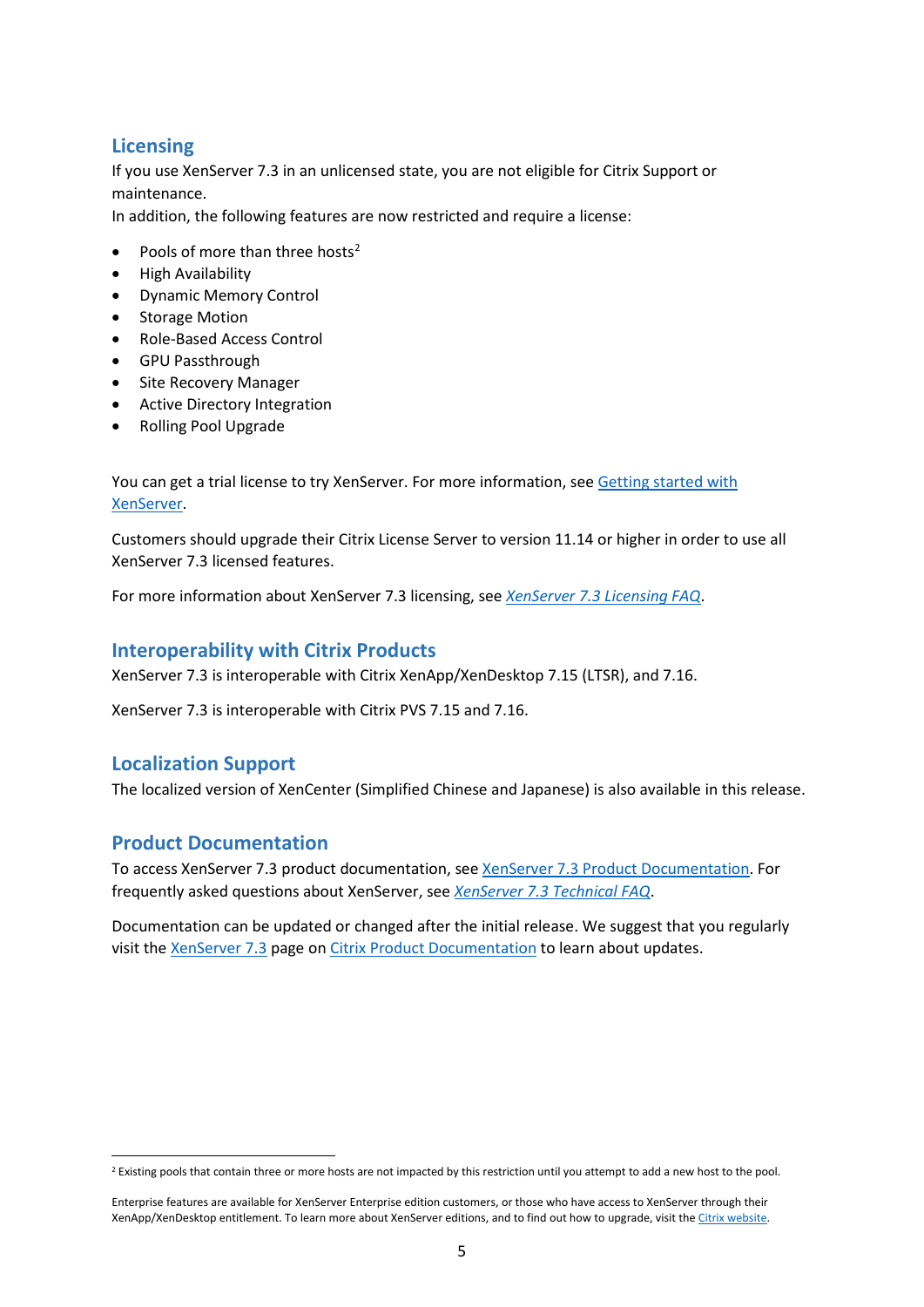## **Advisories and Known Issues**

The following section details advisories and minor issues with this release and any workarounds that you can apply.

### **General**

- When you import a Windows VM from an ESXi server to XenServer, the IPv4/IPv6 network settings can be lost. To retain the network settings, reconfigure the IPv4/IPv6 settings after completing the conversion.
- For Intel Xeon 81xx/61xx/51xx/41xx/31xx CPU-based systems, we strongly recommend that you run XenServer in UEFI boot mode, not legacy boot mode.
- If a pool's CPU feature set changes while a VM is running (for example, when a new host is added to an existing pool, or when the VM is migrated to a host in another pool), the VM will continue to use the feature set which was applied when it was started. To update the VM to use the pool's new feature set, you must power off and then start the VM. Rebooting the VM, for example, by clicking 'Reboot' in XenCenter, does not update the VM's feature set.
- After migrating Container Managed VMs between pools, the Container Management functionality stops working for the VMs. This is because Container Management is implemented using a pool-specific key. To work around this issue, the VM-specific preparation step for "Container Management" needs to be repeated on the new pool. This means:
	- o For CoreOS, the Cloud Config Drive needs to be updated by changing the Config Drive configuration in the VM preferences.
	- o For RHEL/CentOS/OL 7 and Ubuntu, the xscontainer-prepare-vm needs to be re-run. Note that even if the preparation-step is repeated, the old XenServer pool may keep access to the VMs.
- Renaming a container does not trigger the Container Management view to update. Additionally, on Ubuntu 14.04, the pause or unpause of a container from outside XenCenter does not trigger the view to update. This may mean that XenServer may not show the current (renamed/paused/unpaused) container-status. The underlying cause is that the view only gets refreshed following Docker event notifications. As a workaround, trigger the refresh manually by performing an action (that is, start, stop) on an unrelated container that is running on the same VM.
- Do not assign more than 32GB of memory to Dom0, as otherwise intermittent VM freezes can occur, often during boot of VMs.
- When setting up a heartbeat SR for High Availability, you cannot use either SMB or iSCSI when authenticated using CHAP.

### **Installation**

• If you have previously upgraded your XenServer 7.2 installation from XenServer 6.5 or earlier, with virtual machines using the server's "Local Storage" storage repository, or if a vendor utility partition is present on your disk, you are using a legacy disk layout. The legacy disk layout means the control domain has significantly less space available to it than the current layout (4GB vs 18GB)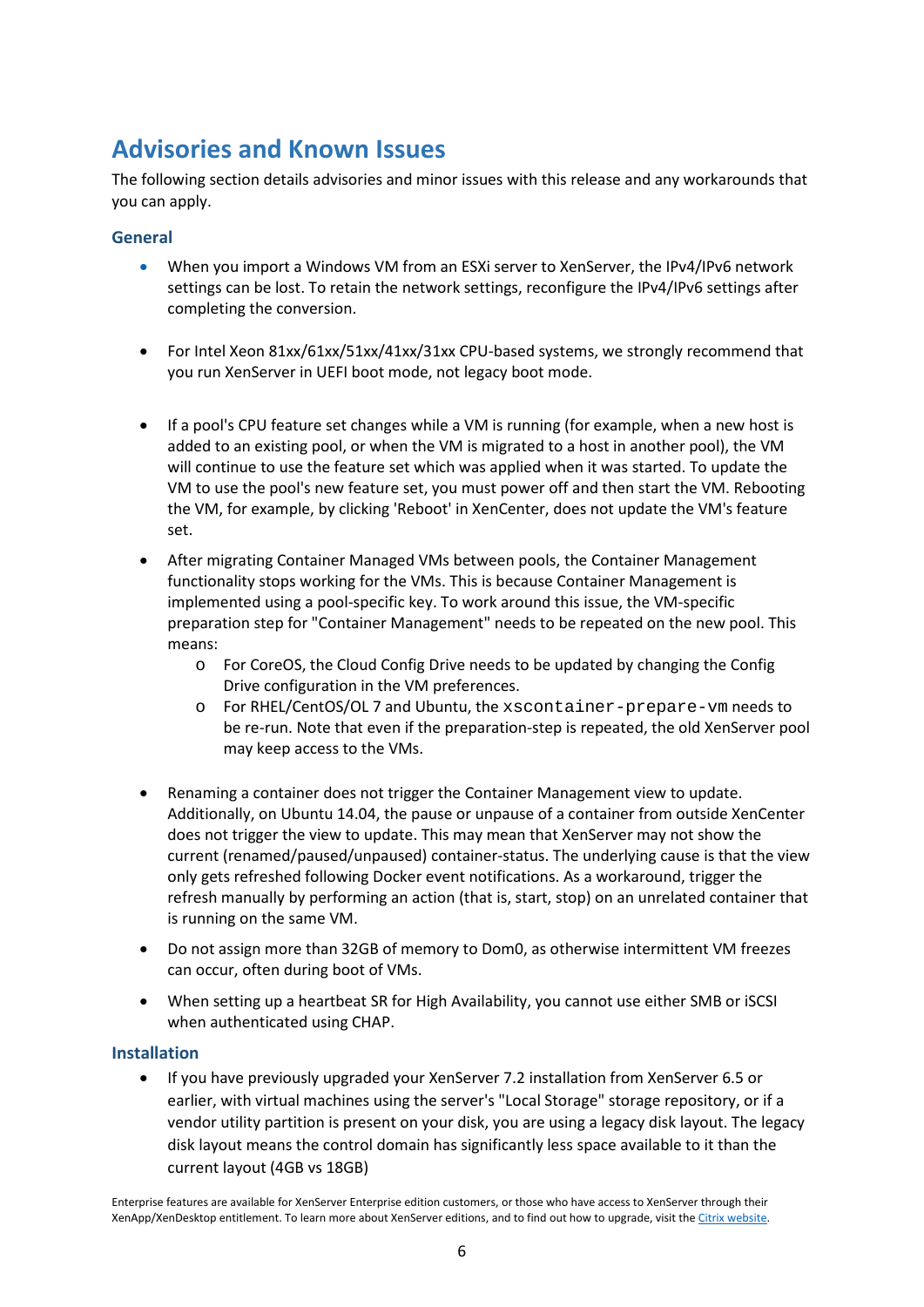installation of the XenServer 7.3 update requires sufficient free space to avoid filling the disk, which is not possible with the legacy layout. When attempting to apply the XenServer 7.3 update to the XenServer 7.2 installation, you receive the error message "the server does not have enough space". This happens because

If you receive this error, you cannot update to XenServer 7.3, and you must perform a fresh installation instead.

#### **Internationalization**

- Non-ASCII characters, such as characters with accents, cannot be used in the host console.
- XenServer root passwords must not contain non-ASCII characters.

### **Hardware Compatibility**

• Refer to the XenServer [Hardware Compatibility List \(HCL\)](http://www.citrix.com/xenserver/hcl) for the most recent additions and advice for all hardware compatibility questions.

#### **Storage**

- When using Nutanix SRs, the two VDIs (previously used for the HA statefile and pool metadata) that remain after disabling HA will not be reused if HA is subsequently reenabled. Customers can safely delete these VDIs.
- It is not possible to attach storage provided by Microsoft iSCSI Software Target versions 3.2 or 3.3. However, attempts to attach storage provided by iSCSI Target Server included in Windows Server 2012 and later will succeed.

### **Networking**

- In some cases, booting a XenServer host from an FCoE SAN using the software FCoE stack can cause the host to become unresponsive due to a temporary link disruption in the host initialization phase. If the host appears to be in an unresponsive state for a long time, reboot the host to resolve this issue.
- XenServer does not prevent users from unplugging a NIC used by the FCoE SR.

#### **XenCenter**

• Modifying the font size or DPI on the computer on which XenCenter is running can result in the user interface displaying incorrectly. The default font size is 96 DPI; Windows 8 and Windows 10 refer to this as 100%.

#### **Guests**

• XenServer's use of new hardware security features may reduce the overall performance of 32-bit PV VMs. Customers impacted by this issue can either: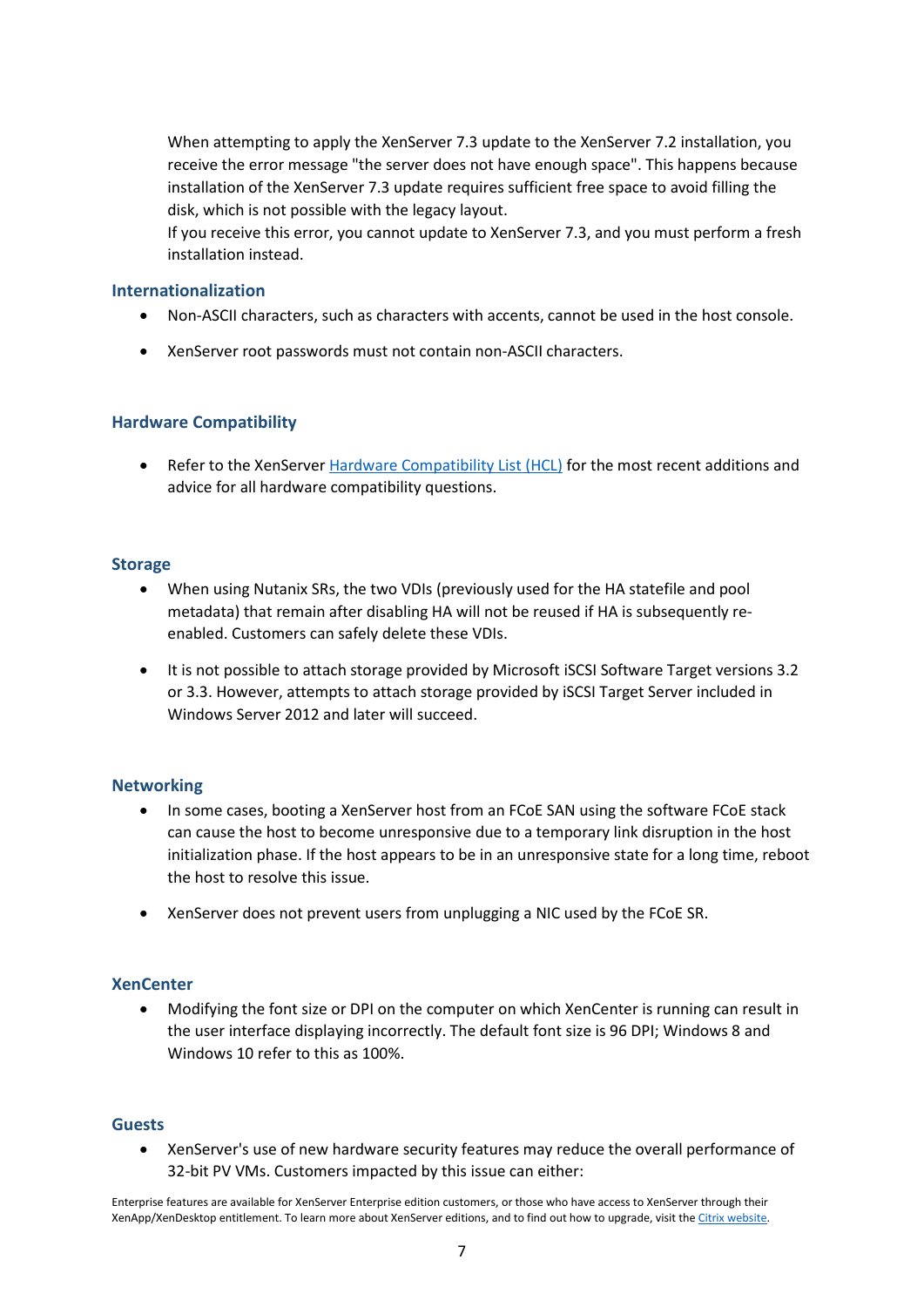- o Run a 64-bit version of the PV Linux VM, or
- these options as they can reduce the depth of security of the host. o Boot Xen with the no-smep no-smap options. Note that we do not recommend
	- The console screen on HVM Linux guests can go blank after a period (typically ten minutes) of inactivity. You can work around this issue by adding consoleblank=0 to the kernel boot parameters of the guest. Consult your guest OS documentation for information about updating the kernel boot parameters.